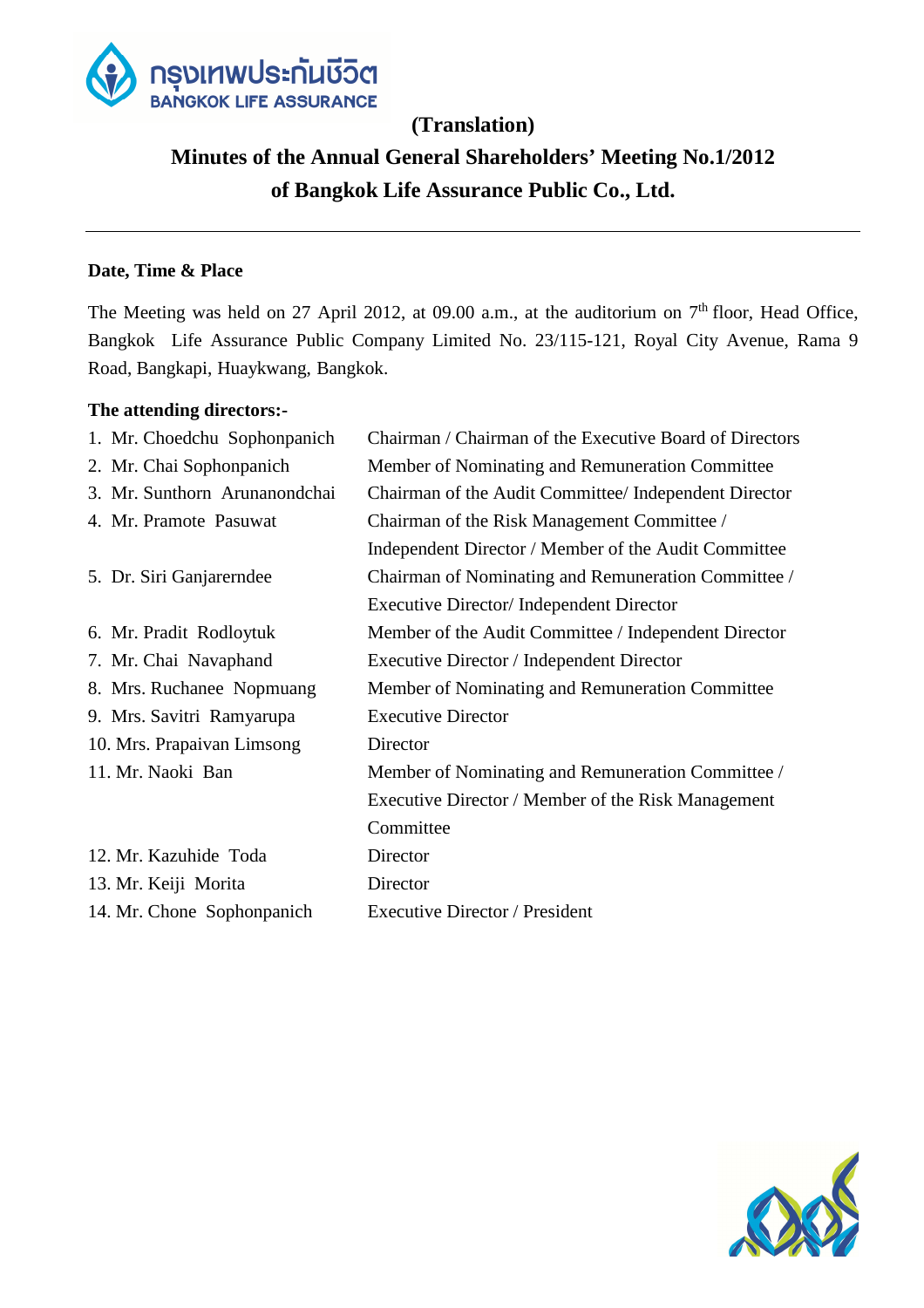

## **The company's managements attending the Meeting:-**

| 1. Mr. Sanor Thampipattanakul                                | Executive Vice President, Investment Division and      |
|--------------------------------------------------------------|--------------------------------------------------------|
|                                                              | <b>Company Secretary</b>                               |
| 2. Mr. Chatchai Chotanakarn                                  | Senior Vice President, Information Technology Division |
| 3. Miss Jaruwan Limkhunthammo                                | Senior Vice President, Accounting & Finance Division   |
| 4. Mr. Sommai Lertsittipan                                   | Vice President, Actuary Department                     |
| 5. Mr. Komsorn Chonsuvanavat                                 | Vice President, Legal Office                           |
| The common $\mathcal{C}_{\alpha}$ and $\mathcal{C}_{\alpha}$ |                                                        |

#### **The company's auditor:-**

| 1. Mrs. Nonglak Pumnoi | Certified Accounting Auditor, Ernst & Young Co., Ltd. |  |
|------------------------|-------------------------------------------------------|--|
|------------------------|-------------------------------------------------------|--|

#### **Participant observation of meetings:-**

```
1. Mr. Lertsak Suthamporn Kanung & Partner Law Offices Company Limited
```
## **The Meeting was started at 9.10 A.M.**

The Secretary clarified the practice of voting on each agenda item by opening the clip as the details were as follows:-

#### **Procedures for attending the meeting and voting in the agendas.**

- 1. The meeting agreed that the agenda would be proposed by the Chairman item by item as specified in the invitation letter and the shareholders would be asked to raise any questions they might have or express their opinions (after raising their hands and stating their full name) before voting on each item. Each proxy had to inform the meeting of the shareholder he or she represented before expressing an opinion.
- 2. Each shareholder was entitled to one vote for each share he or she held. If votes are equal, The Chairman arbitrates one vote.
- 3. Each shareholder shall not be entitled or eparated to allot his votes.
- 4. The meeting agreed that shareholders who wanted to disagree of, or abstain from voting, should mark either the disagree or abstention boxes and sign the ballot paper before it was collected by the Company's officers, and the Company would then deduct these votes or abstentions from the total eligible votes in the meeting in order to determine the number of approval votes. As no objection was raised or comments made by the shareholders, it was deemed that the meeting agreed to this method of voting.
- 5. For the agenda of approval for the election of directors replacing those retired by rotation, the Company's officers collected all ballots from the shareholders (whether it specifies approve, disapprove or abstain) to calculate the votes. The meeting agreed that shareholders should mark the approve, disapprove or abstain boxes and sign the ballot paper before it was collected by the Company's officers. All ballots were collected by the Company's officers in order to conclude the resolution. The shareholders who already indicated their vote in the proxy form, the proxy did not receive the ballot upon registration and the resolution was based on their vote as indicated in the proxy form.
- 6. The resolution for each item on the agenda would be displayed on the large screen in the meeting room.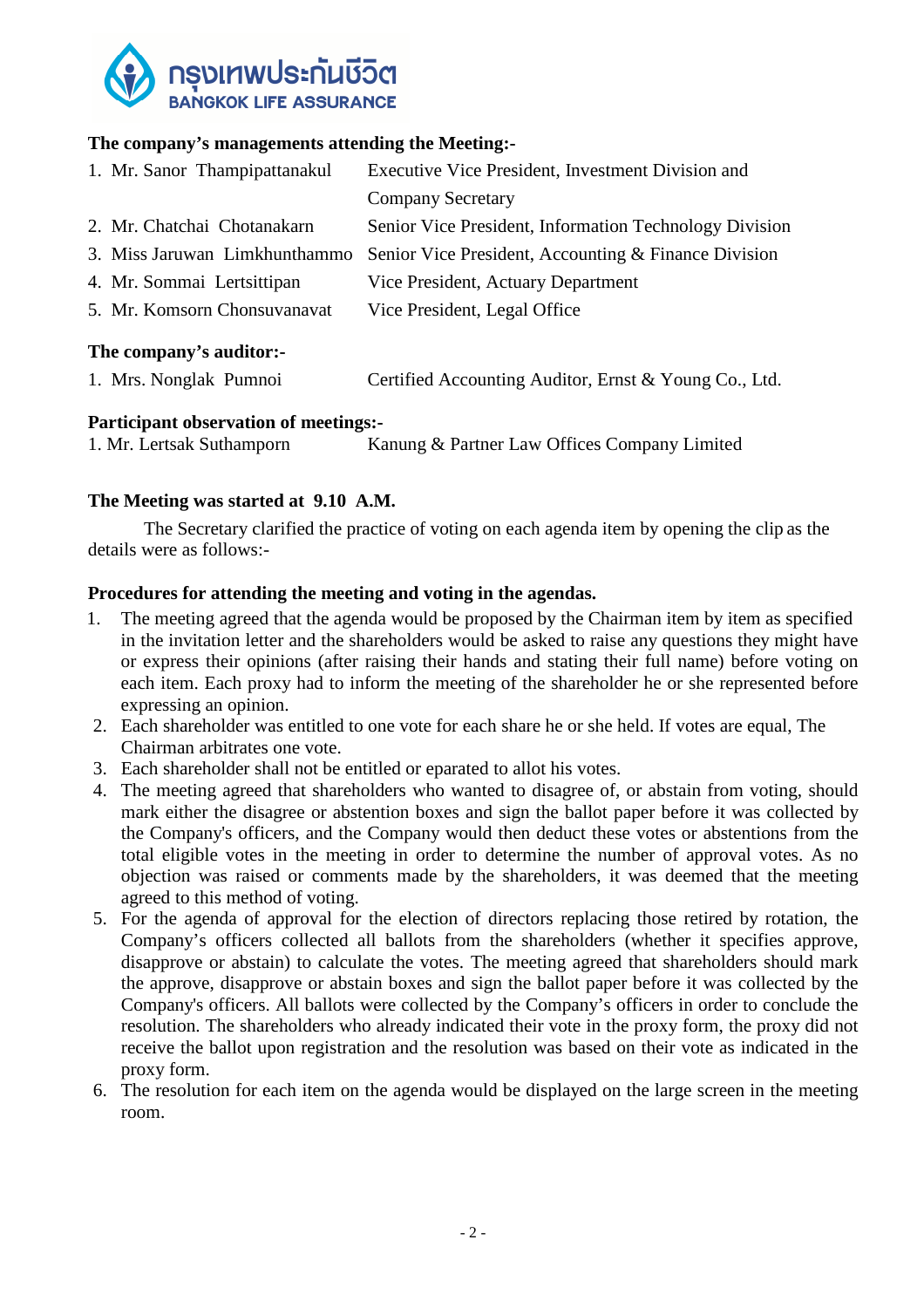

The Chairman welcomed all shareholders and summarized number of shareholders attending the Meeting and entitled to vote as follows:-

| Personally attended shareholder: | 170 persons, equaled to | 120,631,994 shares |
|----------------------------------|-------------------------|--------------------|
| Proxies:                         | 191 persons, equaled to | 757,546,779 shares |
| Total:                           | 361 persons, equaled to | 878,178,773 shares |

 Or 73.1816% of total sold shares which constituted a quorum and the Meeting was requested to consider the matters according to the following agendas:-

#### **Agenda 1: To certify the Minutes of the Annual General Shareholders' Meeting, No. 1/2011**

 The Chairman proposed the Meeting to certify the Minutes of the Annual General Shareholders' Meeting, No. 1/2011 as the company had delivered copy of such Minutes to the shareholders for consideration in advance together with invitation letter.

 The Chairman subsequently provided opportunity for the shareholder to inquire and express additional comment. Since no shareholder inquired any question, the Meeting was thus proposed to consider and resolve to certify the Minutes of the Annual General Shareholders' Meeting, No. 1/2011.

### **Resolution:** The Meeting, by majority votes resolved to certify the Minutes of the Annual General Shareholders' Meeting, No. 1/2011 based on following votes:-

|  | 99.9993%                                                                             |
|--|--------------------------------------------------------------------------------------|
|  | 0.0000%                                                                              |
|  | 0.0007%                                                                              |
|  | 100.0000%                                                                            |
|  | 420,350,233 votes, or<br>$0$ votes, or<br>$2,800$ votes, or<br>420,353,033 votes, or |

#### **Agenda 2**: **To acknowledge the operation result for 2011**

The Chairman assigns the President to report the Company's operating result for the year 2011. Detail as follows.

The Company's total assets amount to 112,459 million baht compared with 88,746 million baht in 2010, representing an increase of 27 percent. The majority of assets are investment assets, amounting to 107,932 million baht or about 96 per cent of total assets.

Meanwhile, life policy reserve increased to 89,472 million baht from 69,203 million baht in 2010, representing an increase of 29 percent. Shareholders' equity amounted to 13,431 million baht, increasing from 10,917 million baht in 2010 due to increasing in the net profit growth and the market value of long-term investments in equity. This result in the Company's financial strength as evidence of Capital Adequacy Ratio, which was 222 percent higher than the regulator's requirement at 125 percent.

The Premium income in 2011, the company's frist year premium income decreased to 8,136 million baht from 8,968 million baht in 2010, respresenting an decreasing of 9 percent because during the end of year 2010 the company sold 2 years term of payment product which made huge premium, but this year the company didn't sell that kind of product cause decreased in frist year premium compare to previous year with high base premium. Meanwhile, renewal year premium amounted to 23,002 million baht from 17,014 the previous year, representing an increase of 35 percent. With high premium collection rate of 93%, the Company's total premium income amounted to 31,138 million baht from 25,982 million baht in 2010, representing an increase of 20 percent. The majority of premiums are from Bancassurance channel which represented 81 percent of first year premium and 62 percent of total premium. The Bancassurance channel's first year premium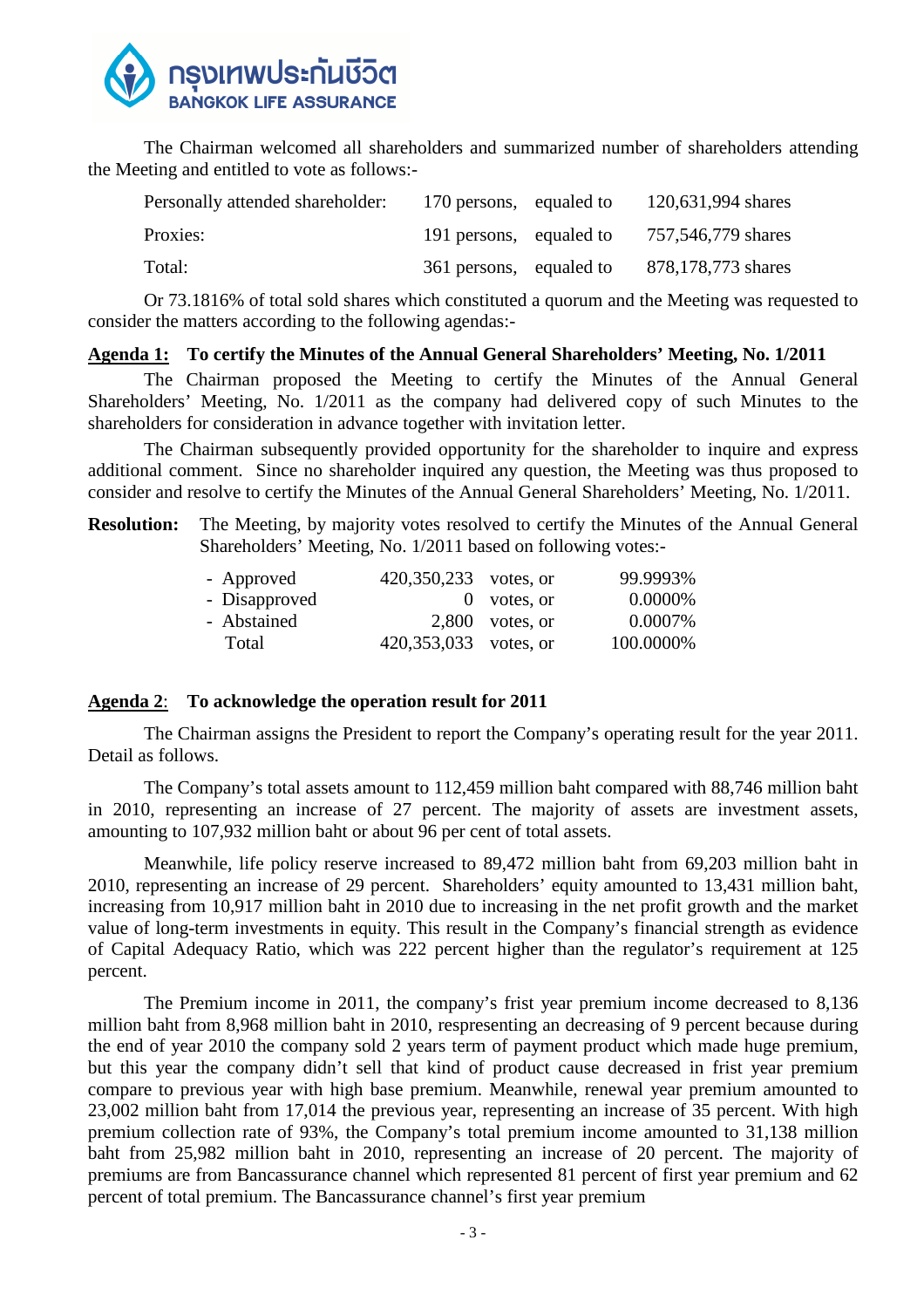

amounted to 6,617 million baht, or an decrease of 9 percent from last year, while renewal year premium amounted to 12,819 million baht, or 72 percent increase from last year. In summary, total premium income amounted to 19,436 million baht, representing an increase of 32 percent

In comparison with the total industry, the Company's first year premium represented 8.4 percent market share, an decrease of 9 percent, which was lower than the industry average of 5.19 percent. Meanwhile, total premium represented 9.6 percent market share, an increase of 20 percent which was higher than the industry average of 11 percent.

As for Asset side, the Company's investment assets amounted to 107,932 million baht at the end of 2011. The majority of investment assets were invested in government bonds, Bank of Thailand bonds, State Enterprise bonds, and corporate debentures with high creditworthiness. Investment assets in this category amounted to 88.36 percent, while investment in equities, unit trusts and loan accounted for 7.64 percent, 2.050 percent and 1.95%, respectively. Reflecting this investment allocation, interest and dividend income, which were stable overtime, were the major part of total investment income. In 2011, the Company's total investment income amounted to 5,093 million baht from 3,987 million baht in 2010 representing an increase of 28 percent, due partly to 331 millionbaht gain from security trading following the improvement in the SET. Meanwhile, average return on investment was 5.30 percent compare with 5.35 percent in the previous year.

In 2011, the Company's operating expenses were efficiently kept under control. Operating expenses amounted to 1,339 million baht, an increase of 12 percent in line with business expansion. However, operating expenses to net premium ratio declined to 4.3% from 4.6% last year. This resulted in the Company's net profit of 3,417 million baht or 2.85 baht per share, increasing from the previous year which posted the net profit of 2,796 million baht or 2.33 baht per share, representing an increase of 22 percent. Meanwhile, return on equity was 28 precent.

In 2011, the Company has Embedded Value amounted to 25,406 million baht or 21.17 baht per share, an increase of 16 percent from the past year, and Value of 1 year New Business amounted to 1,605 million baht or 1.34 baht per share, an decrease of 24 percent from the previous year, cause by implementation of new Risk Base Capital by Office of Insurance Commission since September 2011. As a result, the cost of capital of the Company increased.

In addition to the company's business had built stability to the life and family, the company also committed to reward the society as the company had continuous project to build opportunity for rural children to more access the education opportunity by spreading assistance to all regions of the country including other CSR, social, religion, environment aspects, through activities of the Company's agents and employee, for example, the helping victims of circumstances, cash donation given to hospital, support for building and renovation of school buildings, …ect.

The business plan in 2012; the company set the production target for frist year premium growth at 12.60 percent, renewal year premium growth at 8.80 percent and total premium growth at 9.90 percent.

Our company is dedicated to being the leader in promoting financial security for citizens of every social level, by safeguarding their value of life, providing financial planning advice and delivering outstanding service through our team of agents, partners, and our staff who are sincere and knowledgeable, which puts us at the forefront of the industry. To achieve our vision, we would like to see Thai people realize the benefits of life insurance and choose the appropriate coverage for their financial situation and value of life.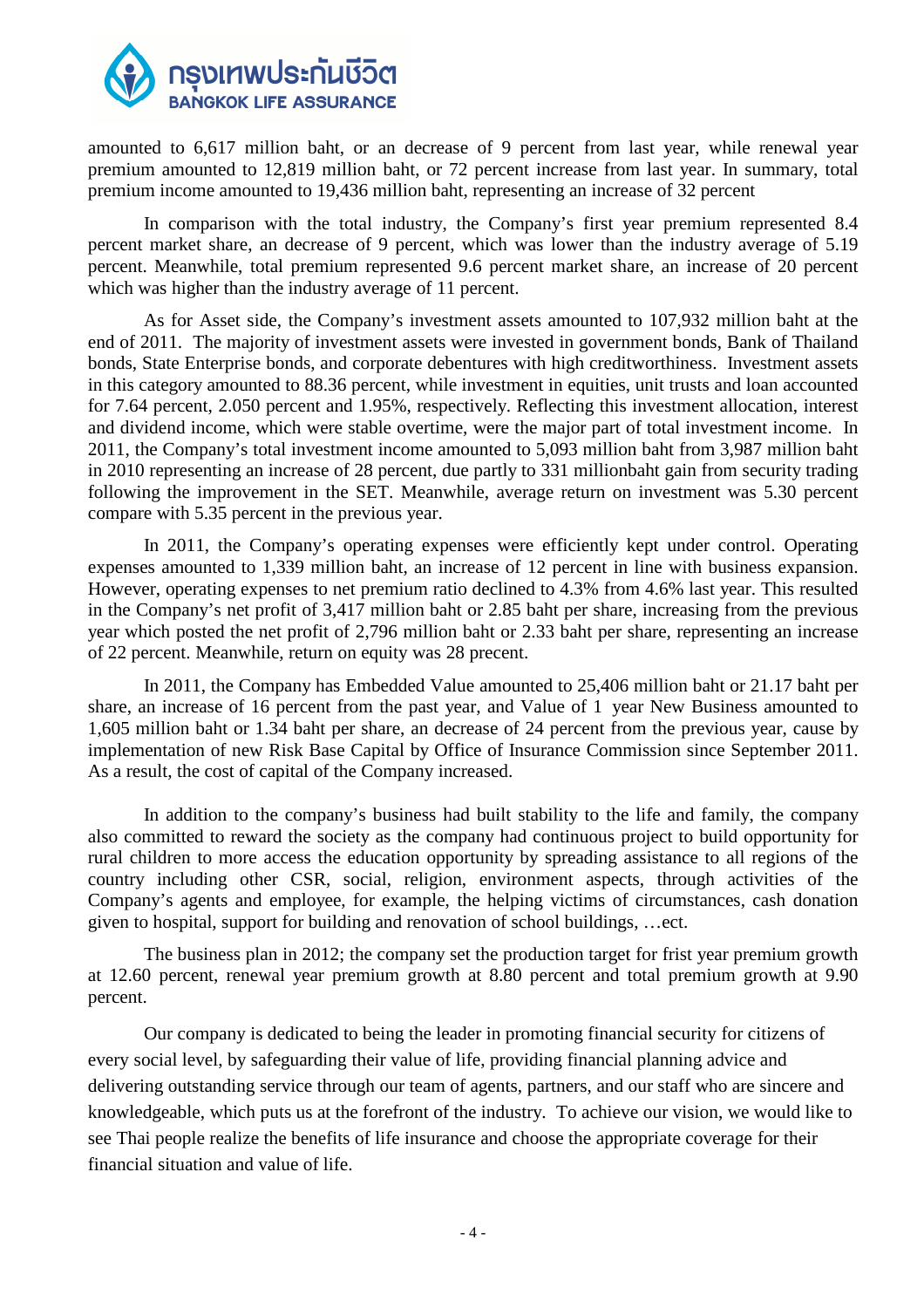

The Chairman granted shareholders opportunity to inquire and give additional comment.

- Question: Mr. Kitichai Techangamlert, a shareholder, asked the following questions: - Provisioning for the life policy reserve in 2012 Will the short-term payment products be offered in 2012, like the products offered in 2010 with 2 year payment and 10 year coverage? Will the company's expansion be higher than industry?
- Answer: The President gave the following explanations:
	- In September 2011, the Office of Insurance Commission implemented Gross Premium Valuation (GPV) reserve by analyzing experience with Mark to Market. For life insurance reserve in financial statements, the company uses the method which will result in a higher value between Net Premium Valuation (NPV), old method, and GPV, new method. In the  $4<sup>th</sup>$  quarter of 2011, the Government Bond yield curve decreased to the low level, cause, the life insurance reserve based on GPV method prescribed by the Office of Insurance Commission was higher than the old method which resulted in higher life insurance reserve of the company. In 2012, the reserve to the net premium ratio will be based on Government Bond yield curve and it is expected to be about 63%-65% of the net premium.
	- The company may launch the short-term payment products through bank channel in 2012, like that launch in 2010, however, it may not be a large portion of the frist year premium because we have to consider the benefits of both the partners and the company in terms of profitability, stability, and risk.
	- The company's expansion will be based on the rate of return to partners and company, as well as sales or premium boosting. Problem found is the increasing in the life policy reserve which can be deducted as an expense only 65%. Short term Endowment product, therefore the high reserve provisioning is required. Whole life and credit protection products are long-term payment, therefore the lower reserve provisioning in the first year is required. The company attempts to balance the product mix in order to prevent tax burden and maintain size and growth while the appropriate return is given to the shareholders.
- **Resolution**: The Meeting acknowledged report of the Board of Directors about operating result for 2011.

#### **Agenda 3: To approve the financial statements for the fiscal year ended December 31, 2011**

The Chairman proposed the Meeting to approve the Balance Sheet which currently call Statements of Financial Position, Statements of Income and Statements of Comprehensive Income for the year ended as at 31 December 2011 which was reviewed from the Audit Committee of the Company and Mrs. Nonglak Phumnoi, the certified accounting auditor from Ernst & Young Co., Ltd. had audited and signed to certify thereof. For details of Statements of Financial Position, Statements of Income and Statements of Comprehensive Income was appeared in Financial Statements page 80 - 137 of annual report of the company.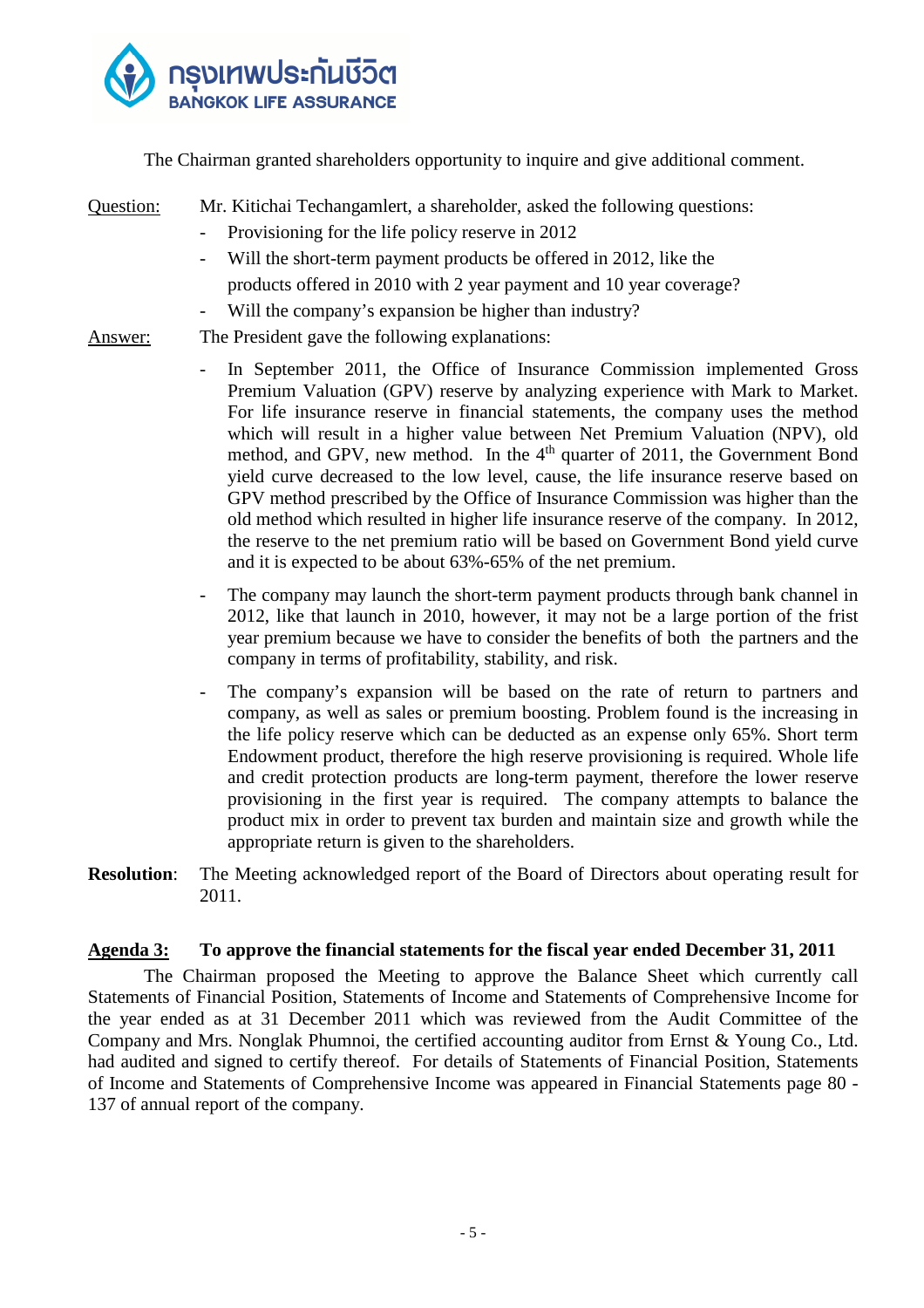

The Chairman granted shareholders opportunity to inquire and give additional comment.

Question: Mr. Kitichai Techangamlert, a shareholder, asked about the return on investment and stock investment policy in 2012.

Answer: The President explained that in 2012, the return on investment is 5.03% and the stock investment policy focuses on long-term investment for dividend benefits and higher stock price in the long run. In this respect, the company's policy is to manage investment risk in stock not exceeding 10% of investment assets while the company's premium is more than 20,000 Million Baht annually. If the company does not increase much investment in stock, the portion will reduce. The company will follow up prices and stock valuation appropriate for investment regardless of investment portion according to the market conditions.

The Chairman thus proposed the Meeting to approve the financial statements for the fiscal year ended December 31, 2011

**Resolution:** The Meeting, by majority votes of shareholders attending the meeting and casting votes, approved the Balance Sheet and Statement of Income for the year ended as at December 31, 2011 which was reviewed by the Audit Committee of the company and audited and signed by Mrs. Nonglak Phumnoi, the certified accounting auditor, License No. 4172 from Ernst & Young Co., Ltd. subject to the following votes:-

| - Approved    | 880,071,799 votes, or |               | 100.0000% |
|---------------|-----------------------|---------------|-----------|
| - Disapproved |                       | $0$ votes, or | 0.0000%   |
| - Abstained   |                       | 100 votes, or | 0.0000%   |
| Total         | 880,071,899 votes, or |               | 100.0000% |
|               |                       |               |           |

#### **Agenda 4: To approve the appropriation of profit for the year 2011 and determine dividend payment**

 The Chairman declared to the Meeting that pursuant to the Public Company Limited Act, Section 116 and Articles of Association, clause 55 which determined that the company was required to allocate a part of annual net profit as reserves not less than 5% of net annual profit less accrued loss brought forward (if any) until such reserved amount shall reach 10% of registered capital. In present, the company has statutory reserves total 122 million baht which is fully reached 10% of registered capital, that means the company is not necessary to allocate profit as statutory reserve for 2011.

 The Chairman additionally declared about dividend payment policy of the company at the rate not lower than 25% of net profit. The Board of Directors therefore proposed the Meeting to approve dividend payment for operating result in 2011 at the rate of 0.72 baht per share, total 864 million baht or 25.28% of net profit after deduction of corporate tax. In this regard, the company had paid interim dividend on 15 September 2011 at the rate of 0.38 baht per share or 456 million baht. The company shall thus make final dividend payment at the rate of 0.34 baht per share or 408 million baht which was paid on May 24, 2012. Record date for the right to receive dividend payment will be on 11 May 2012 and the closing date of register book will be on 14 May 2012.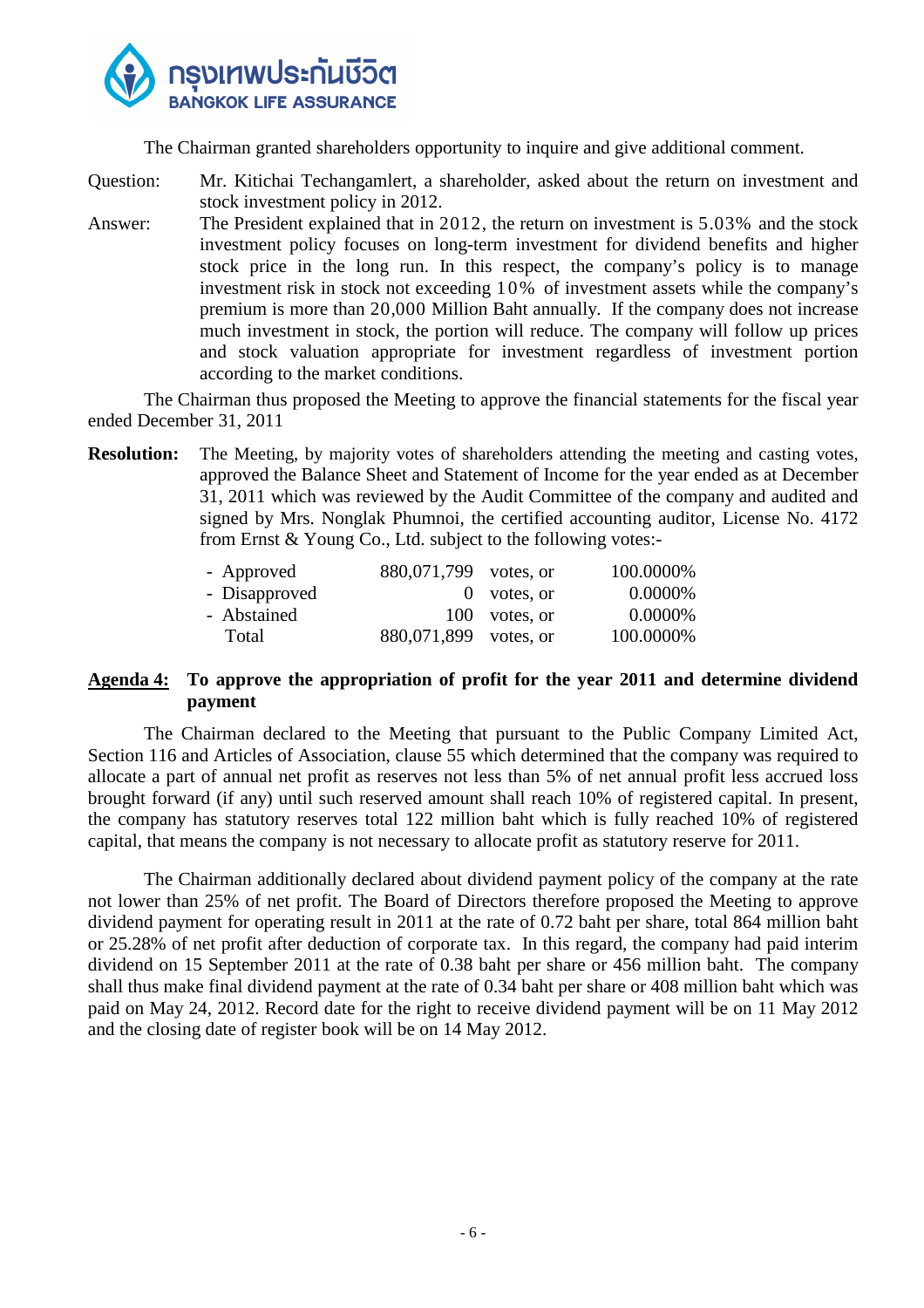

The Chairman granted shareholders opportunity to inquire and give additional comment.

- Question: Mr. Tanat Techalert, a shareholder, asked about the appropriate capital adequacy ratio and asked at what capital level more dividend payments can be made, and whether more dividend payments will be made in the future or not.
- Answer: The President informed that the capital adequacy ratio and risk charge mostly derive from difference between duration of assets and long-term liabilities which results to higher require capital. The company attempted to solve this problem by extending the duration of fixed income. The company considers that the appropriate capital adequacy ratio should be 250% while the average duration of fixed income at the end of 2011 increased to 8.67 years, compared to 7.55 years last year. The company attempted to extend the duration of long-term fixed income to reduce risk charge and required capital, and design the insurance plans with the appropriate cost-based capital to create long-term value to the shareholders.
- Question: Mr. Tanat Techalert, a shareholder, asked if the capital adequacy ratio is at 250%, as the company deems appropriate, will the company be able to pay more dividend?
- Answer: The President informed that the company would like to see investment opportunities for business expansion in other areas, and if appropriate, more dividend payments shall be made.

The chairman added that the dividend payments must be considered and approved by the Office of Insurance Commission.

- Question: Mr. Kitichai Techangamlert, a shareholder, noticed that more dividend payments shall be made although this year's estimate rate of return on investment is 5.03% which is less than the last year's rate, while the rate of dividend payments made by competitor was 80%, but Bangkok Life Assurance paid only at 25% although the strengths of financial statements were not different. The competitor had to obtain approval from the Office of Insurance Commission as well. What factors make the estimate rate of return on investment low?
- Answer: The President informed that the historical dividend payments made by the company and competitor as well as the product obligations are different, therefore, it is difficult to compare. For the expected rate of return at 5.03%, recently, the yield curve has substantially decreased such as the  $4<sup>th</sup>$  quarter of 2011. If the company makes the shortterm investment, it may increase the risk of reduction in capital adequacy. Therefore, we decided to invest in the long-term bonds to reduce risk charge and required capital. Then, the return was reduced according to the yield curve. At that time, the yield of 10 years government bonds were only 3.5%, which resulted in the estimate rate of return at 5.03%

The Chairman thus proposed the Meeting to approve the appropriation of profit for the year 2011 and determine dividend payment.

**Resolution:** The Meeting, by majority votes of shareholders attending the meeting and casting votes, approved the dividend payment for result of the year 2011, at the rate of 0.72 baht per share, total 864 million baht or 25.28% of net profit after deduction of corporate tax. In this regard, the company had paid interim dividend on 15 September 2011 at the rate of 0.38 baht per share or 456 million baht. The company shall thus make final dividend payment at the rate of 0.34 baht per share or 408 million baht which was paid on May 24, 2012. Record date for the right to receive dividend payment will be on 11 May 2012 and the closing date of register book will be on 14 May 2012, based on the following votes:-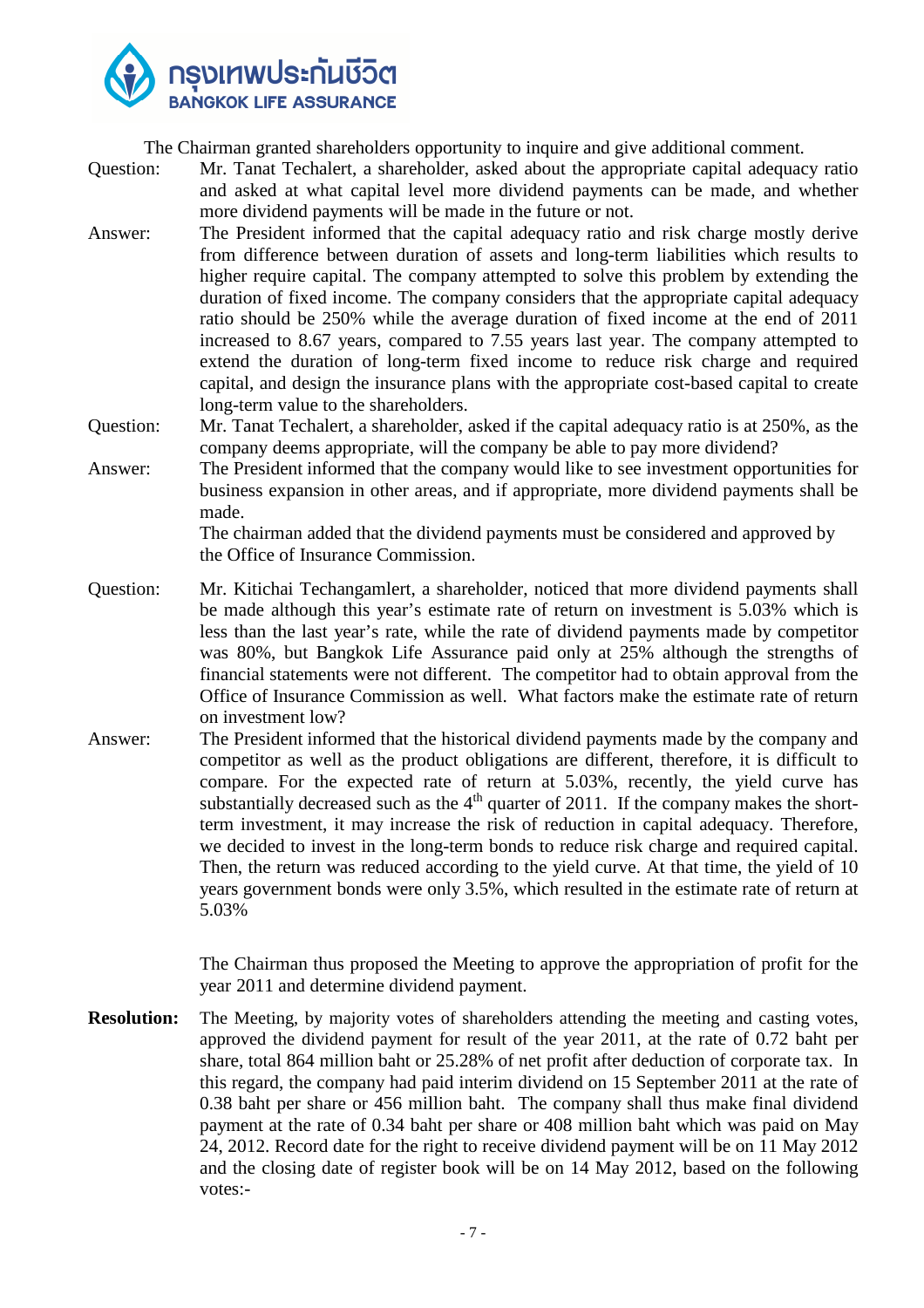

| - Approved    | 808,831,999 votes, or   |               | 100.0000% |
|---------------|-------------------------|---------------|-----------|
| - Disapproved |                         | $0$ votes, or | 0.0000%   |
| - Abstained   |                         | 100 votes, or | 0.0000%   |
| Total         | 880, 832, 099 votes, or |               | 100.0000% |

#### **Agenda 5: To approve the election of directors replacing those retired by rotation**

 The Chairman assigned Dr.Siri Ganjarerndee, Chairman of the Nominating and Remuneration Committee, to proposed the Meeting to approve the election of directors replacing those retired by rotation.

The Chairman of the Nominating and Remuneration Committee declared to the Meeting that pursuant to the Articles of Association clause 24 which stipulated that in each Annual General Meeting, one-third or nearly one-third of directors were retired of which in this year there were 5 retired directors, as the follows:-

- (1) Mr. Choedchu Sophonpanich
- (2) Mrs. Ruchanee Nopmuang
- (3) Mrs. Savitri Ramyarupa
- (4) Mr. Naoki Ban
- (5) Mr. Kazuhide Toda

The Chairman of the Nominating and Remuneration Committee subsequently declared that the Board of Directors has considered as proposal of the Nominating and Remuneration Committee and deemed appropriate to propose the Meeting to reassume their position for another one rotation as the follows;-

- (1) Mr. Choedchu Sophonpanich
- (2) Mrs. Ruchanee Nopmuang
- (3) Mrs. Savitri Ramyarupa
- (4) Mr. Naoki Ban

and proposed to elect Mr.Yutaka Ideguchi to replace Mr.Kazuhide Toda who would resign from directorship due to the end of his term of office. It was thus deemed appropriate that all those five directors were all seniors, knowledgeable, high experience and had well performed their duties as the company directors, according to the details of Directors' profiles appeared in the invitation letter and showed in the meeting room.

In this regard, the company announced on website to invite the shareholders to nominate name of person for appointment as company directors since 1 October to 31 December 2012 but there were no shareholders nominated name of any person to be appointed as director.

The speaker declared to the Meeting that However, in order to adhere to the principles of good governance of the Stock Exchange of Thailand, the Company keeped all voting card either agreed, disagreed or suspended vote.

The Chairman granted shareholders opportunity to inquire and give additional comment and no shareholders inquired any question, the Chairman thus proposed the Meeting to approve the election of directors replacing those retired by rotation.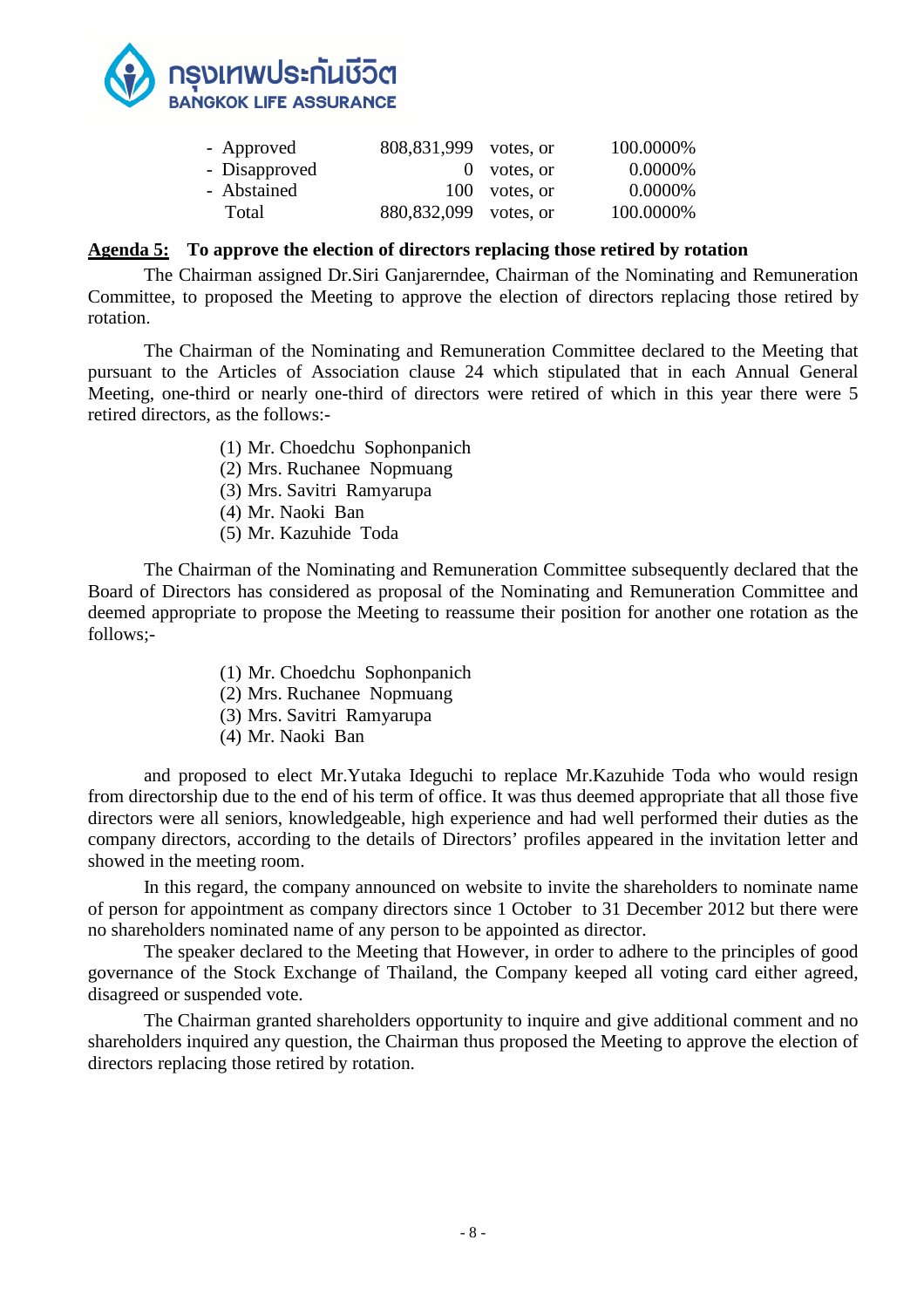

**Resolution:** The Meeting, by majority votes of shareholders attending the meeting and casting votes, resolved to appoint Mr. Choedchu Sophonpanich to reassume the same position for another rotation based on the following votes:-

| - Approved    | 882,522,587 votes, or |                    | 99.9916%  |
|---------------|-----------------------|--------------------|-----------|
| - Disapproved |                       | $0$ votes, or      | 0.0000%   |
| - Abstained   |                       | $74,100$ votes, or | 0.0084%   |
| Total         | 882,596,687 votes, or |                    | 100.0000% |

**Resolution:** The Meeting, by majority votes of shareholders attending the meeting and casting votes, resolved to appoint Mrs. Ruchanee Nopmuang to reassume the same position for another rotation based on the following votes:-

| - Approved    | 882,889,086 votes, or |                    | 99.9902%  |
|---------------|-----------------------|--------------------|-----------|
| - Disapproved |                       | $35,000$ votes, or | 0.0040\%  |
| - Abstained   |                       | $51,200$ votes, or | 0.0058%   |
| Total         | 882,975,286 votes, or |                    | 100.0000% |

**Resolution:** The Meeting, by majority votes of shareholders attending the meeting and casting votes, resolved to appoint Mrs. Savitri Ramyarupa to reassume the same position for another rotation based on the following votes:-

| - Approved    | 882,894,086 votes, or |                  | 99.9905%  |
|---------------|-----------------------|------------------|-----------|
| - Disapproved |                       | $0$ votes, or    | 0.0000%   |
| - Abstained   |                       | 84,200 votes, or | 0.0095%   |
| Total         | 882,978,286 votes, or |                  | 100.0000% |

**Resolution:** The Meeting, by majority votes of shareholders attending the meeting and casting votes, resolved to appoint Mr. Naoki Ban to reassume the same position for another rotation based on the following votes:-

| - Approved    | 883,009,086 votes, or |                    | 99.9948%  |
|---------------|-----------------------|--------------------|-----------|
| - Disapproved |                       | $0$ votes, or      | 0.0000%   |
| - Abstained   |                       | $46,200$ votes, or | 0.0052%   |
| Total         | 883,055,286 votes, or |                    | 100.0000% |

**Resolution:** The Meeting, by majority votes of shareholders attending the meeting and casting votes, resolved to appoint Mr.Yutaka Ideguchi to be director based on the following votes:-

| - Approved    | 882,984,886 votes, or |                    | 99.9920%  |
|---------------|-----------------------|--------------------|-----------|
| - Disapproved |                       | $0$ votes, or      | 0.0000\%  |
| - Abstained   |                       | $70,400$ votes, or | 0.0080%   |
| Total         | 883,055,286 votes, or |                    | 100.0000% |

#### **Agenda 6: To approve the director's remuneration for 2012**

The Chairman proposed the Meeting to approve the director's remuneration for 2012 as proposal of the Nominating and Remuneration Committee who had considered remuneration of director and sub-committee by considering on knowledge, ability, suitability to the duties and responsibility of directors including business expansion and profit growth of the company, of which, details of director's remuneration was appeared in annual report of the company page 76-77. It was thus deem appropriate to propose the Annual General Shareholders' Meeting to approve the directors' remuneration for 2012 according to the proposal of the Nominating and Remuneration committee within not exceeding 14 million baht which was increased from previous approved 13 million baht or 7.69% increasing.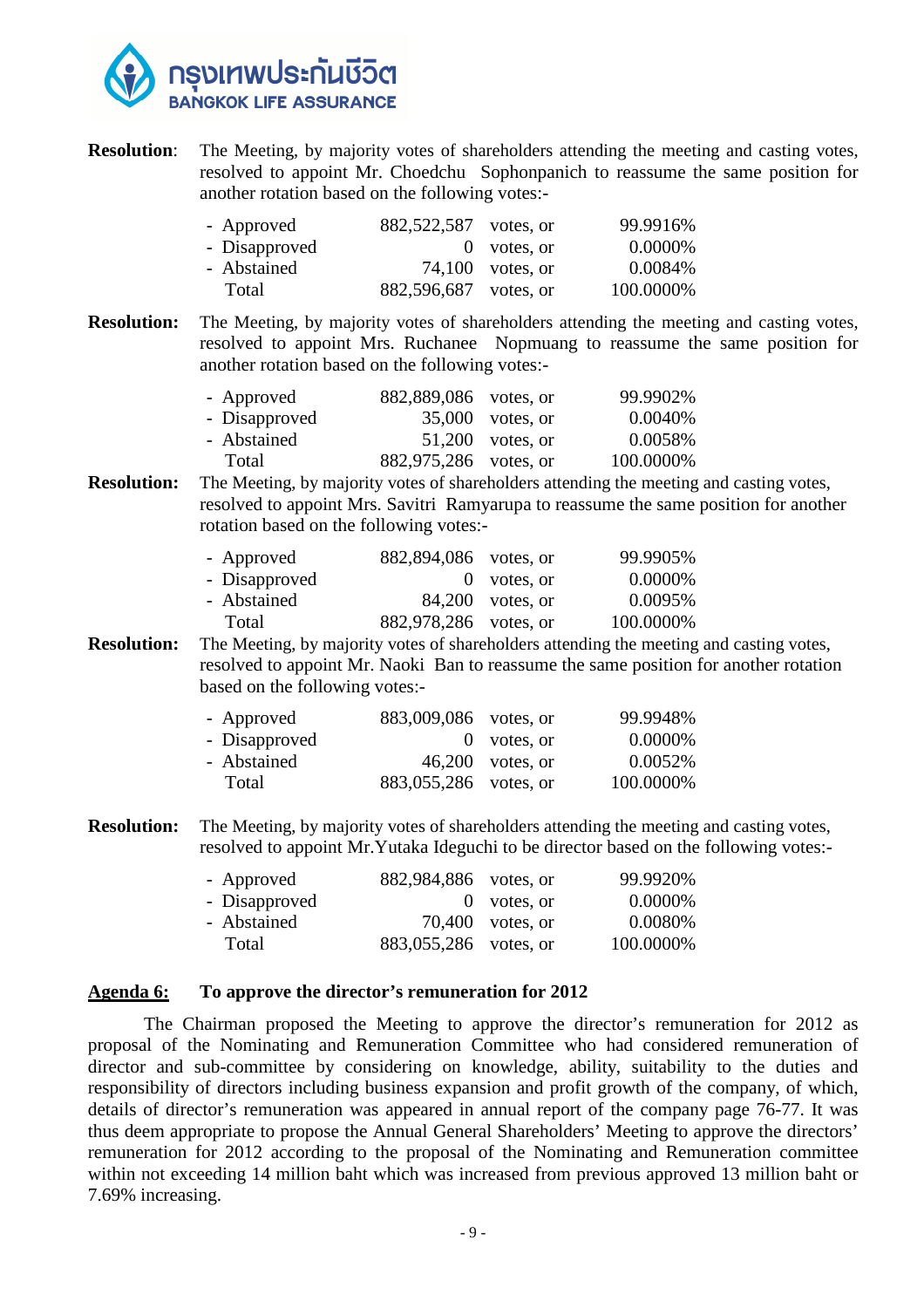

The Chairman granted shareholders opportunity to inquire and give additional comment and no shareholders inquired any question, the Chairman thus proposed the Meeting to approve the director's remuneration for 2012.

**Resolution:** The Meeting, by not less than two-thirds of votes of shareholders attending the meeting and casting votes, approved the directors' remuneration for 2012 within not exceeding 14 million baht based on following votes:-

| - Approved    | 883,601,800 votes, or |                    | 99.9842%  |
|---------------|-----------------------|--------------------|-----------|
| - Disapproved |                       | 104,500 votes, or  | 0.0118%   |
| - Abstained   |                       | $35,200$ votes, or | 0.0040\%  |
| Total         | 883,741,500 votes, or |                    | 100.0000% |

**Agenda 7: To approve the appointment of company's auditor and determine auditor's remuneration** 

 The Chairman assigned Mr. Sunthorn Arunanondchai, Chairman of the Audit Committee to propose the Meeting to approve the appointment of company's auditor and determine auditor's remuneration according to the following details:-

 The Chairman of Audit Committee reported that the Audit Committee then proposed the Meeting to approve the appointment of the following auditors from Ernst & Young Co., Ltd. who had good experience and acceptable fame as the Company's auditors and determine auditor's remuneration which was not increased from last year.

| (1) Mrs. Nonglak Pumnoi   | Certified Accounting Auditor, License No.4172 or                                 |
|---------------------------|----------------------------------------------------------------------------------|
| (2) Ms. Somjai Khunapasut | Certified Accounting Auditor, License No.4499                                    |
|                           | (3) Ms. Ratchada Yonsawadvanich Certified Accounting Auditor, License No.4951 or |

Whereby either auditor would audit and express comment toward Financial Statements of the company and determine the auditor's remuneration for 2012 at 1,537,000 baht which increased from the previous year at 87,000 baht as the follows;-

|                                                 | 2012      | 2011      | $+/-$  |
|-------------------------------------------------|-----------|-----------|--------|
| The auditor's remuneration                      | 1,537,000 | 1,450,000 | 87,000 |
| Financial Statement audition for the year       | 962,500   | 910,000   | 52,500 |
| Quarterly statement review for total 3 quarters | 484,500   | 450,000   | 34,500 |
| Review and assessment of internal control       | 90,000    | 90,000    |        |

The Chairman granted shareholders opportunity to inquire and give additional comment and no shareholders inquired any question, the Chairman thus proposed the Meeting to approve the appointment of company's auditor and determine auditor's remuneration.

**Resolution:** The Meeting, by majority votes of shareholders attending the meeting and casting votes, resolved to appoint the Certified Accounting Auditor from Ernst & Young Co., Ltd. as follows:-

| (1) Mrs. Nonglak Pumnoi   | Certified Accounting Auditor, License No.4172 or                                 |
|---------------------------|----------------------------------------------------------------------------------|
| (2) Ms. Somjai Khunapasut | Certified Accounting Auditor, License No.4499                                    |
|                           | (3) Ms. Ratchada Yonsawadvanich Certified Accounting Auditor, License No.4951 or |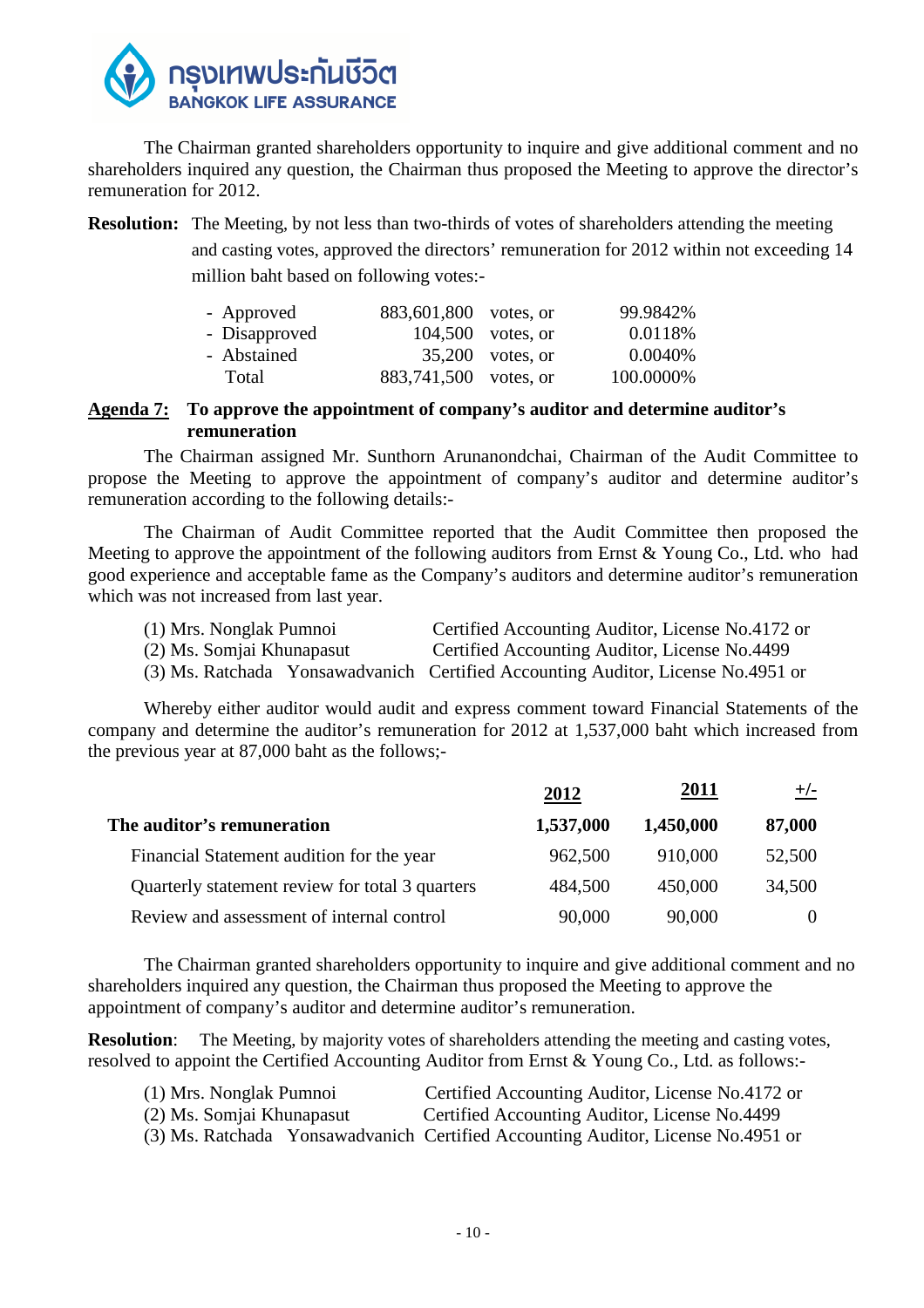

 Whereby either auditor would audit and express comment toward Financial Statements of the company and determine the auditor's remuneration for 2012 at 1,537,000 baht based on following votes:-

| - Approved    | 884, 373, 506 votes, or |                    | 99.9886%  |
|---------------|-------------------------|--------------------|-----------|
| - Disapproved |                         | 39,600 votes, or   | 0.0045%   |
| - Abstained   |                         | $61,101$ votes, or | 0.0069%   |
| Total         | 884,474,207 votes, or   |                    | 100.0000% |

### **Agenda 8: Others (if any)**

The Chairman granted shareholders opportunity to inquire and give additional comments as the follows:-

Question: Mr. Kitichai Techangamlert, a shareholder, asked the following questions:

- Due to the reduction in premium growth compared to the target, is there any plan to increase the premium growth?
- To increase sales channels in order to increase premium income
- Due to the different of dividend payment paid by the competitor and Bangkok Life Assurance, therefore, the dividend payment paid by Bangkok Life Assurance should be higher.

Answer: The President gave the following explanations:

- There are several factors that increase premium income as follows:
	- 1. To design new insurance product sale through bank channels that will increase value of partners and company, risk management and capital adequacy.
	- 2. To train the partners and agents to be knowledgeable about financial planning which will create the value added benefits and is beneficial to the premium and persistency rate.
- The company plans to increase and develop new distribution channels this year. The company signed a contract with SME Bank and the sales will commence next month.
- For the rate of return which relating to CAR Ratio, the competitor's stock portfolio is little and mostly in fixed income. The competitor chooses to reduce risk and opportunity for high return, and they offer insurance policy mostly for credit protection, therefore they have high CAR Ratio. From the Office of Insurance Commission's assessment, our CAR Ratio is less than the industrial average. The company emphasizes on this point, therefore the rate of return cannot be increased at this moment because the capital adequacy is also important.
- Question: Mr. Tanat Techalert, a shareholder, asked whether the advertising is necessary or not. Public relations policy for advertising on television is to increase awareness of the brand of Bangkok Life Assurance and to have marketing activities. He appreciated expenditure control of the Company because it was less, compared to the premium income.
- Answer: The President informed that the budget for advertising and public relations is available. According to the current situation with high competition and low return on investment, the company must control the expenditure. He agreed that the company should develop a relationship with existing customers, make an impression on existing customers, create an interest and reliability with target groups which are not existing customers, and the advertising can make those happen.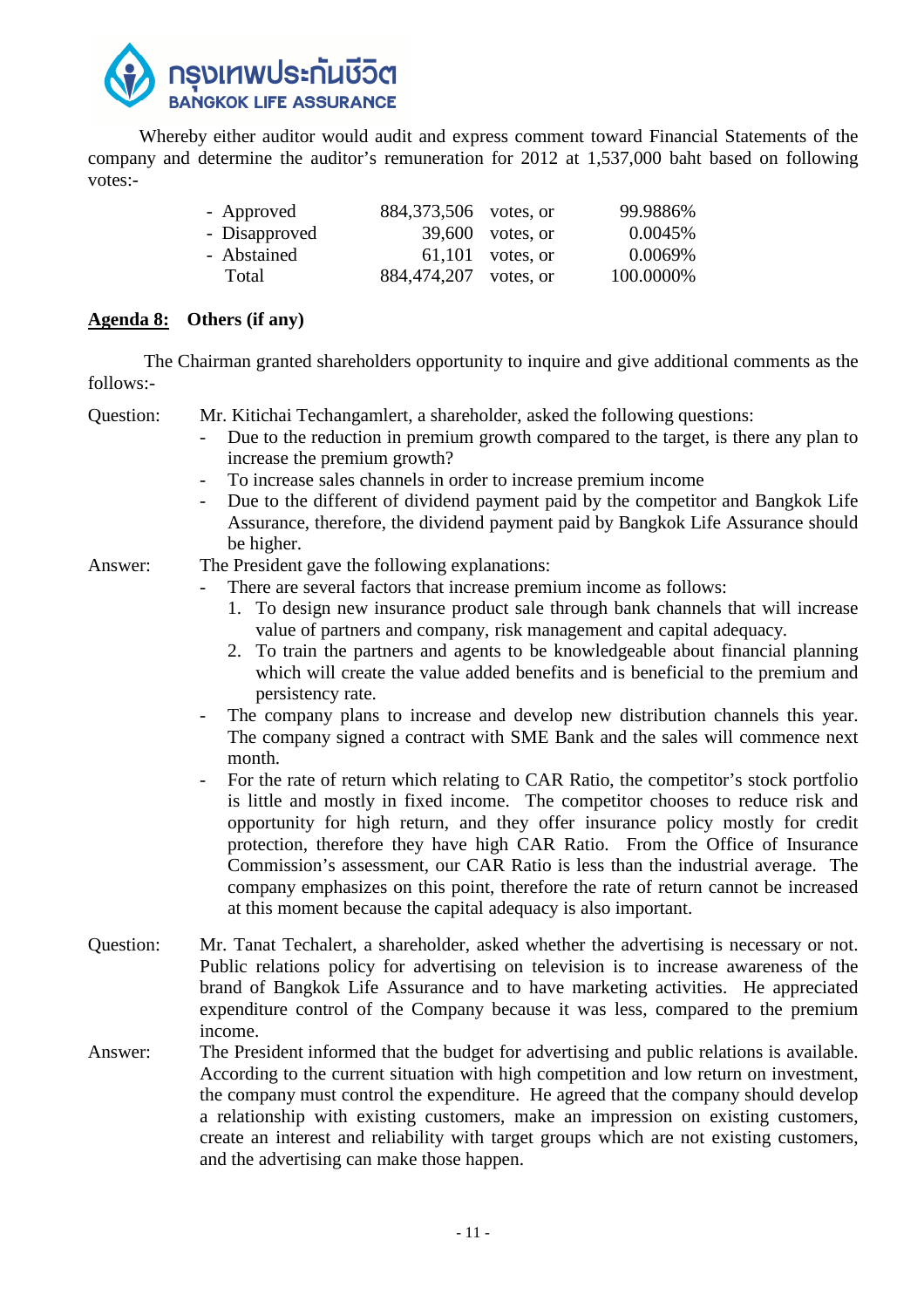

| Question: | Ms. Sudaporn Udomchatuporn expressed her opinion on insurance plans specially<br>designed for shareholders as motivation and return to shareholders.                                                                                                                                                                                                                                                                                                                                                                                                                                                                                                                                                                                                                                                                                                                                                                                                                                                                                                     |
|-----------|----------------------------------------------------------------------------------------------------------------------------------------------------------------------------------------------------------------------------------------------------------------------------------------------------------------------------------------------------------------------------------------------------------------------------------------------------------------------------------------------------------------------------------------------------------------------------------------------------------------------------------------------------------------------------------------------------------------------------------------------------------------------------------------------------------------------------------------------------------------------------------------------------------------------------------------------------------------------------------------------------------------------------------------------------------|
| Answer:   | The President appreciated her idea.                                                                                                                                                                                                                                                                                                                                                                                                                                                                                                                                                                                                                                                                                                                                                                                                                                                                                                                                                                                                                      |
| Question: | Mr. Kitichai Techangamlert, a shareholder, asked the following questions:<br>How much do the investment planners generate income to the company, compared<br>to the company's income, income from insurance premium and life insurance<br>premium?                                                                                                                                                                                                                                                                                                                                                                                                                                                                                                                                                                                                                                                                                                                                                                                                       |
| Answer:   | Recommend the company to launch the Investment-linked product.<br>The President gave the following explanations:<br>The company plans to have agents be financial advisors with ability and knowledge<br>to provide one stop service and offer life insurance, non-life insurance, unit trust, an<br>investment-linked product in the future. Agents who sell unit trust will generate<br>income to the company. Such income is much lesser than the life insurance premium<br>because commission structure for selling agency is low and most earnings will go to<br>the seller. The income generated will be used for training the agents. The company<br>hopes that the agents can provide one stop service to generate wealth and security<br>and more chance to offer life insurance product.<br>Agreed with the preparation for sale investment-linked products, however, this type<br>of insurance product is not subject to tax deductions, therefore, the company must<br>have higher reserve and it is not suitable for the current situation. |
| Question: | Ms. Sudaporn Udomchatuporn asked whether there are Japanese customers in Thailand<br>and there is a branch in Japan or not, because there are Japanese directors in the<br>company.                                                                                                                                                                                                                                                                                                                                                                                                                                                                                                                                                                                                                                                                                                                                                                                                                                                                      |
| Answer:   | The President informed that the management of Japanese shareholders helps to expand<br>the market constantly and the Japanese company is able to manage life insurance<br>business very well due to long experience which be beneficial for the company.                                                                                                                                                                                                                                                                                                                                                                                                                                                                                                                                                                                                                                                                                                                                                                                                 |
| Question: | Ms. Manatsaya Chetcharoen, a shareholder, said that the operating result is not quite<br>good because most customers do not know Bangkok Life Assurance, therefore, the<br>advertising is necessary and recommend to launch the product for the elderly.                                                                                                                                                                                                                                                                                                                                                                                                                                                                                                                                                                                                                                                                                                                                                                                                 |
| Question: | Mr. Tanat Techalert noticed that the company's target growth is less than the industry<br>and suggested that in the following year, the company should target premium growth<br>higher than the industry, and then the company's growth will continue be higher than<br>the market.                                                                                                                                                                                                                                                                                                                                                                                                                                                                                                                                                                                                                                                                                                                                                                      |
| Answer:   | The President informed that the company attempts to expand market share. The profit<br>is very important and it is the shareholders' top priority. The management will take this<br>into consideration. The company attempts to manage with balance and profitability.<br>As informed earlier, the company has tax reserve problem from product portfolio which<br>need to be solve.                                                                                                                                                                                                                                                                                                                                                                                                                                                                                                                                                                                                                                                                     |
| Question: | Ms. Sermsak Prateepkitpaisan, authorized by the Ms. Arunee Prateepkitpaisan,<br>requested the company and Bangkok Bank to cooperate to sell more insurance plans for<br>credit protection.                                                                                                                                                                                                                                                                                                                                                                                                                                                                                                                                                                                                                                                                                                                                                                                                                                                               |
| Answer:   | The President appreciated his suggestion product.                                                                                                                                                                                                                                                                                                                                                                                                                                                                                                                                                                                                                                                                                                                                                                                                                                                                                                                                                                                                        |